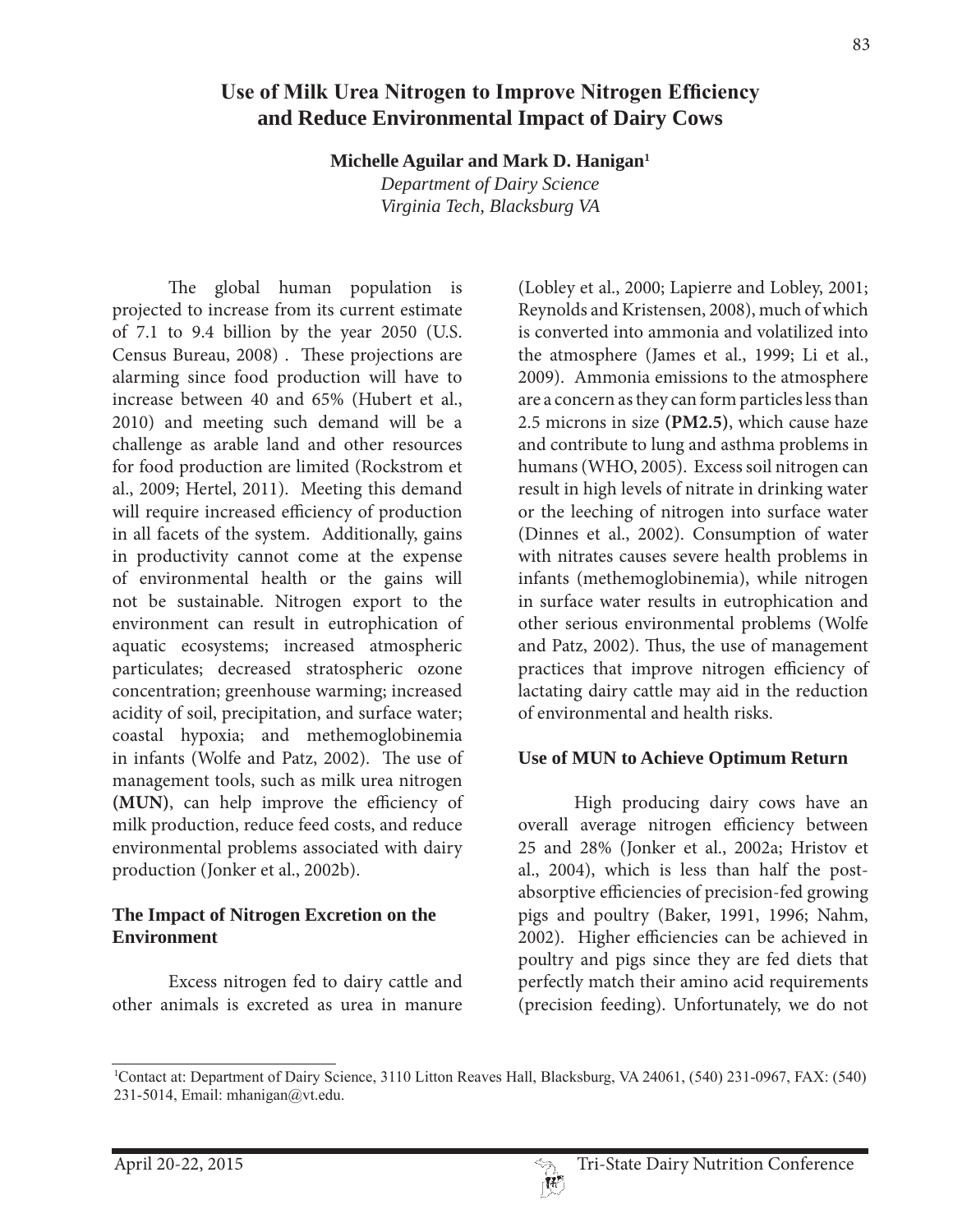currently possess the same level of knowledge of amino acid requirements in ruminants. However, because nitrogen efficiency is related to blood and milk urea nitrogen concentrations in dairy cattle (Jonker et al., 1998), we can use MUN values as a management tool to monitor and improve nitrogen efficiency.

 Milk urea is a product of nitrogen breakdown in the body and is highly correlated to dietary nitrogen and nitrogen balance of a cow (Oltner and Wiktorsson, 1983; Broderick and Clayton, 1997). Dietary protein is the major determinant of MUN concentrations (Jonker et al., 1998). If protein in the diet is deficient relative to the cow's requirements, MUN concentrations will be low. Conversely, if protein in the diet is in excess of the cow's requirements, MUN concentrations will be high (Figure 1). If this were the whole story, using MUN would be simple. Unfortunately, there are several additional factors that influence MUN concentrations, although they do not negate the relationship. These include time of milk sampling, season of the year, BW, DIM, breed, level of production, and other nutritional factors (DePeters and Cant, 1992; Broderick and Clayton, 1997; Kauffman and St-Pierre, 2001). Dehydration results in increased blood urea nitrogen and MUN (Weeth and Lesperance, 1965; Steiger Burgos et al., 2001), while high salt content in the diet causes reduced MUN (Spek et al., 2012).

 Starch is commonly suggested as one of the nutritional factors controlling MUN, and indeed, it will alter MUN, but only if it impacts milk protein production (Kauffman and St-Pierre, 2001). If we take a hypothetical cow being fed 50 lb/day of DM with 17% CP and a moderate level of dietary starch, nitrogen intake will be 1.36 lb/day. If she is producing 80 lb/day of milk at 3.0% protein, she is secreting 2.4 lb/day of milk protein or 0.38 lb/day of milk

nitrogen. Much of the remaining 0.98 lb/day of nitrogen that was consumed but not converted to milk protein will be converted to urea and eventually excreted. If we increase the dietary starch content by addition of finely ground starch so that it is ruminally available, it very likely will stimulate microbial growth in the rumen (Aldrich et al., 1993), which will use more of the waste nitrogen generated in the rumen, and thus less ammonia will be absorbed and converted to urea by the cow. However, the resulting extra microbial protein flows to the small intestine, where it is mostly digested and absorbed as amino acids. If those amino acids are not used to make more milk protein, the cow will simply degrade them and convert the nitrogen to urea. So the defining event is an increase in milk protein production. In the absence of a milk protein production response, nothing has been gained and the blood and milk urea nitrogen contents will be the same for both levels of dietary starch.

 The target level for MUN across herds is generally 12 mg/dl (Jonker et al., 1999). If MUN is greater than that, the herd is likely fed protein in excess of needs. If MUN is below 12 mg/dl, the herd may be experiencing a protein deficiency. However, there are differences among herds and among cows within a herd after all of the above factors have been considered, suggesting that the genetic makeup of the herd may play a role in determining herd and cow MUN concentrations (Aguilar et al., 2012). This is confirmed by the observation that MUN is genetically heritable (Wood et al., 2003). Thus, 2 hypothetical herds with the same breed and BW of cows fed the same diet, with the same milk production, and at the same stage of lactation could have different MUN concentrations. Therefore, reducing MUN concentrations below 12 mg/dl without losing milk production may not be possible for all herds. Conversely, some herds may be able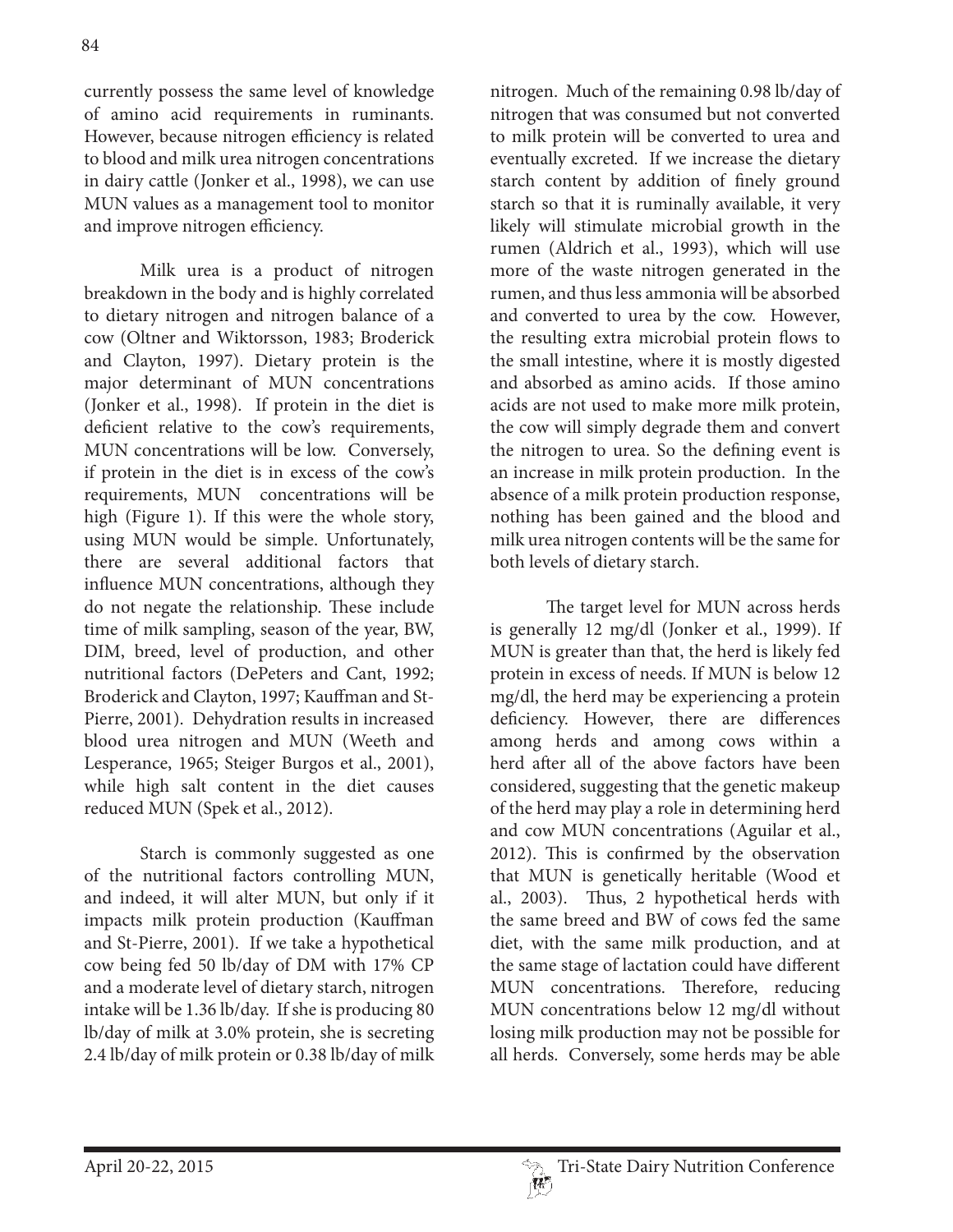animals have adequate access to water. Feed the diet for 2 weeks and record the herd or group MUN value (1 bulk tank sample).

for each group:

specific targets for MUN.

2. As dietary rumen undegradable protein **(RUP)** is generally more expensive than RDP, start with RUP, although either way works. Reduce RUP content by 0.25% units while holding energy, RDP, and salt content constant. Feed the diet for 2 weeks and record the ending milk production, DM intake, and MUN concentration.

to achieve concentrations below 12 mg/dl and are wasting nitrogen at 12 mg/dl. To achieve maximum nitrogen efficiency and minimize ration costs, herds should establish their own

**Establishing a Herd Specific MUN Target** 

Use the following strategy to establish a target MUN concentration for your herd. If you have a one-group TMR, then it is quite straightforward. If you feed multiple rations to lactating cows, then it is a bit more tedious as the following process will have to be repeated

1. Balance the diet to just meet (NRC, 2001) requirements for energy, rumen degradable protein **(RDP)**, metabolizable protein **(MP)**, and sodium chloride, and ensure that the

- 3. Repeat step 2 until the cows decrease milk production or DM intake.
- 4. The step immediately before the cows lose milk production or DM intake is the requirement for RUP for your herd.
- 5. If there is a loss in production on the very first reduction in RUP, it is possible that the cows were already being fed a deficient diet. In this case, try adding 0.25%

units of RUP to the first ration to see if you get an increase in milk production.

- 6. Once a herd specific RUP level is determined, repeat the same process for RDP content using 0.5% unit reductions while holding energy constant and RUP at the threshold level established above until a loss in milk production or DM intake is experienced.
- 7. The last RDP reduction step before a loss in milk production or DM intake was observed is your herd specific RDP requirement.
- 8. The final values for RDP, RUP, MP, and MUN are your herd's target levels.

 Feeding to meet but not exceed your herd specific target RDP and RUP levels will result in the maximum achievable nitrogen efficiency under current feeding conditions and knowledge, and herd MUN values can be compared to target MUN concentrations to determine if the feeding program is staying on target. If MUN increases above the target, the cows are being fed more protein than needed and nitrogen efficiency has declined. If MUN drops below the target, it is likely that a loss in milk production has occurred or will in the near future, and corrective measures should be taken. In either case, MUN does not provide information regarding the source of the problem. It simply indicates that the animals are deficient in nitrogen or have an excess of nitrogen, and you will have to determine whether it is a problem with RDP, RUP, other dietary factors, feed formulation, or animal health. It is also important to recognize that all of the safety margin associated with overfeeding protein has been removed, and thus managing the feeding program to maintain consistency is critical to avoid a loss in production. Silages should be frequently assessed for DM content, and nutrient analyses of dietary ingredients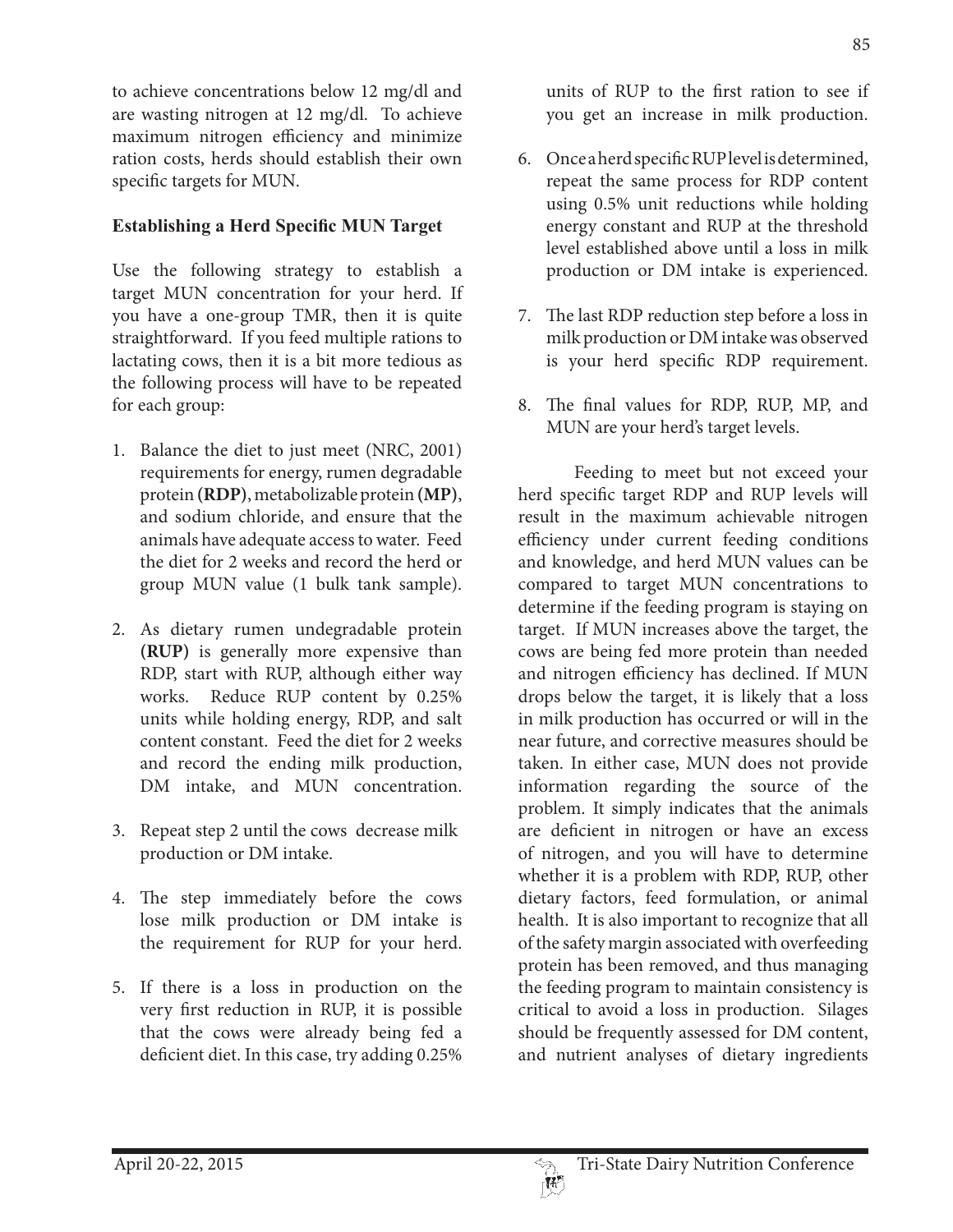should be monitored to maintain diet consistency. The frequency of nutrient analyses assessment is a function of herd size and cost of the analyses. St-Pierre and Cobanov (2007) provide suggested monitoring frequencies for herds of varying size at different analytical costs that can be used to establish a monitoring program.

 The target MUN value should be valid for several years unless you dramatically change your facilities, import different cattle, change salt feeding practices, or water availability becomes restricted. However, keep in mind that the diet required to obtain the target MUN value may change across several years. Eventually, it may drift due to genetic selection in your herd and should probably be reassessed in 5 years. Thus, you can monitor your herd's milk urea nitrogen to keep a handle on your nitrogen feeding program and improve animal nitrogen efficiency, while simultaneously reducing feeding costs and nitrogen excretion to the environment.

# **References**

Aguilar, M., M.D. Hanigan, H.A. Tucker, B.L. Jones, S.K. Garbade, M.L. McGilliard, C.C. Stallings, K.F. Knowlton, and R.E. James. 2012. Cow and herd variation in milk urea nitrogen concentrations in lactating dairy cattle. J. Dairy Sci. 95: 7261-7268.

Aldrich, J.M., L.D. Muller, G.A. Varga, and L.C. Griel. 1993. Nonstructural carbohydrate and protein effects on rumen fermentation, nutrient flow, and performance of dairy cows. J. Dairy Sci. 76: 1091-1105.

Baker, D.H. 1991. Partitioning of nutrients for growth and other metabolic functions: Efficiency and priority considerations. Poult. Sci. 70: 1797-1805.

Baker, D.H. 1996. Advances in amino acid nutrition and metabolism of swine and poultry. In: E. T. Kornegay (ed.) Nutrient Managment of Food Animals to Enhance and Protect the Environment. p 41-52. CRC Lewis, Boca Raton, FL.

Broderick, G.A., and M.K. Clayton. 1997. A statistical evaluation of animal and nutritional factors influencing concentrations of milk urea nitrogen. J. Dairy Sci. 80: 2964-2971.

DePeters, E.J., and J.P. Cant. 1992. Nutritional factors influencing the nitrogen composition of bovine milk: A review. J. Dairy Sci. 75: 2043- 2070.

Dinnes, D.L., D.L. Karlen, D.B. Jaynes, T.C. Kaspar, J.L. Hatfield, T.S. Colvin, and C.A. Cambardella. 2002. Nitrogen Management Strategies to Reduce Nitrate Leaching in Tile-Drained Midwestern Soils. Agron. J. 94: 153- 171.

Hertel, T.W. 2011. The global supply and demand for agricultural land in 2050: A perfect storm in the making? Amer. J. Agric. Econ. 93: 259-275.

Hristov, A.N., W.J. Price, and B. Shafii. 2004. A meta-analysis examining the relationship among dietary factors, dry matter intake, and milk and milk protein yield in dairy cows. J. Dairy Sci. 87: 2184-2196.

Hubert, B., M. Rosegrant, M.A.J.S. van Boekel, and R. Ortiz. 2010. The future of food: Scenarios for 2050. Crop Sci. 50: S33-S50.

James, T., D. Meyer, E. Esparza, E. J. Depeters, and H. PerezMonti. 1999. Effects of dietary nitrogen manipulation on ammonia volatilization from manure from Holstein heifers. J. Dairy Sci. 82: 2430-2439.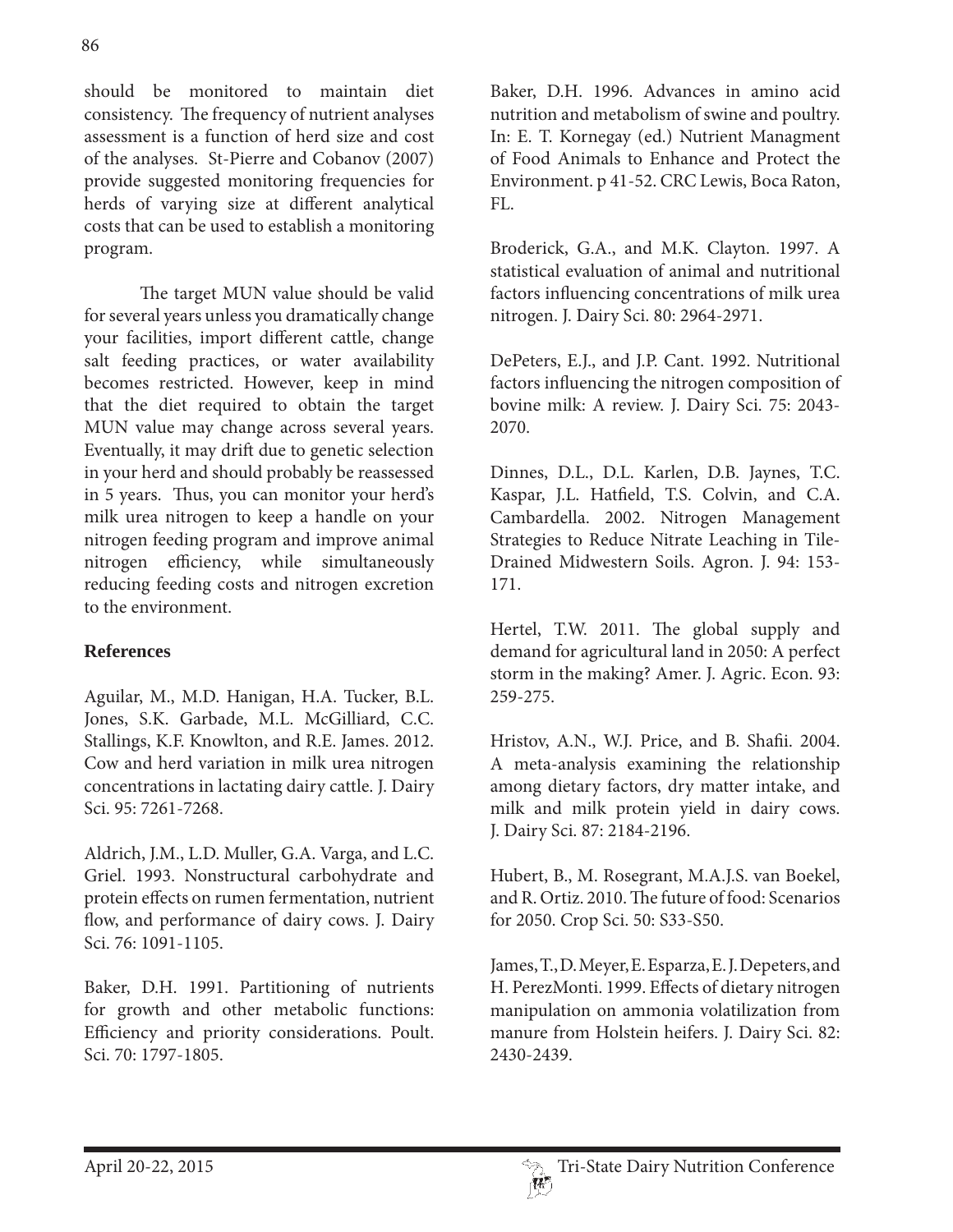Jonker, J.S., R.A. Kohn, and R.A. Erdman. 1998. Using milk urea nitrogen to predict nitrogen excretion and utilization efficiency in lactating dairy cows. J. Dairy Sci. 81: 2681-2692.

Jonker, J.S., R.A. Kohn, and R.A. Erdman. 1999. Milk urea nitrogen target concentrations for lactating diary cows fed according to National Research Council recommendations. J. Dairy Sci. 82: 1261-1273.

Jonker, J.S., R.A. Kohn, and J. High. 2002a. Dairy herd management practices that impact nitrogen utilization efficiency. J. Dairy Sci. 85: 1218-1226.

Jonker, J.S., R.A. Kohn, and J. High. 2002b. Use of milk urea nitrogen to improve dairy cow diets. J. Dairy Sci. 85: 939-946.

Kauffman, A.J., and N.R. St-Pierre. 2001. The relationship of milk urea nitrogen to urine nitrogen excretion in Holstein and Jersey cows. J. Dairy Sci. 84: 2284-2294.

Lapierre, H., and G.E. Lobley. 2001. Nitrogen recycling in the ruminant: A review. J. Dairy Sci. 84: E223-E236.

Li, L., J. Cyriac, K.F. Knowlton, L.C. Marr, S.W. Gay, M.D. Hanigan, and J.A. Ogejo. 2009. Effects of reducing dietary nitrogen on ammonia emissions from manure on the floor of a naturally ventilated free stall dairy barn at low (0-20 degrees C) temperatures. J. Environ. Qual. 38: 2172-2181.

Lobley, G.E., D.M. Bremner, and G. Zuur. 2000. Effects of diet quality on urea fates in sheep as assessed by refined, non-invasive [NN] urea kinetics. Brit. J. Nutr. 84: 459-468.

Nahm, K.H. 2002. Efficient feed nutrient utilization to reduce pollutants in poultry and swine manure. Critical Reviews in Environmental Science and Technology 32: 1-16.

NRC. 2001. Nutrient requirements of dairy cattle. 7th rev. ed. National Academy Press, Washington, DC.

Oltner, R., and H. Wiktorsson. 1983. Urea concentrations in milk and blood as influenced by feeding varying amounts of protein and energy to dairy cows. Live. Prod. Sci. 10: 457- 467.

Reynolds, C.K., and N.B. Kristensen. 2008. Nitrogen recycling through the gut and the nitrogen economy of ruminants: An asynchronous symbiosis. J. Anim. Sci. 86: E293-E305.

Rockstrom, J., M. Falkenmark, L. Karlberg, H. Hoff, S. Rost, and D. Gerten. 2009. Future water availability for global food production: The potential of green water for increasing resilience to global change. Water Resources Research 45: W00-A12.

Spek, J. W., A. Bannink, G. Gort, W.H. Hendriks, and J. Dijkstra. 2012. Effect of sodium chloride intake on urine volume, urinary urea excretion, and milk urea concentration in lactating dairy cattle. J. Dairy Sci. 95: 7288-7298.

St-Pierre, N.R., and B. Cobanov. 2007. Optimal sampling schedule of diet components: Model robustness to departure from assumptions. J. Dairy Sci. 90: 5395-5404.

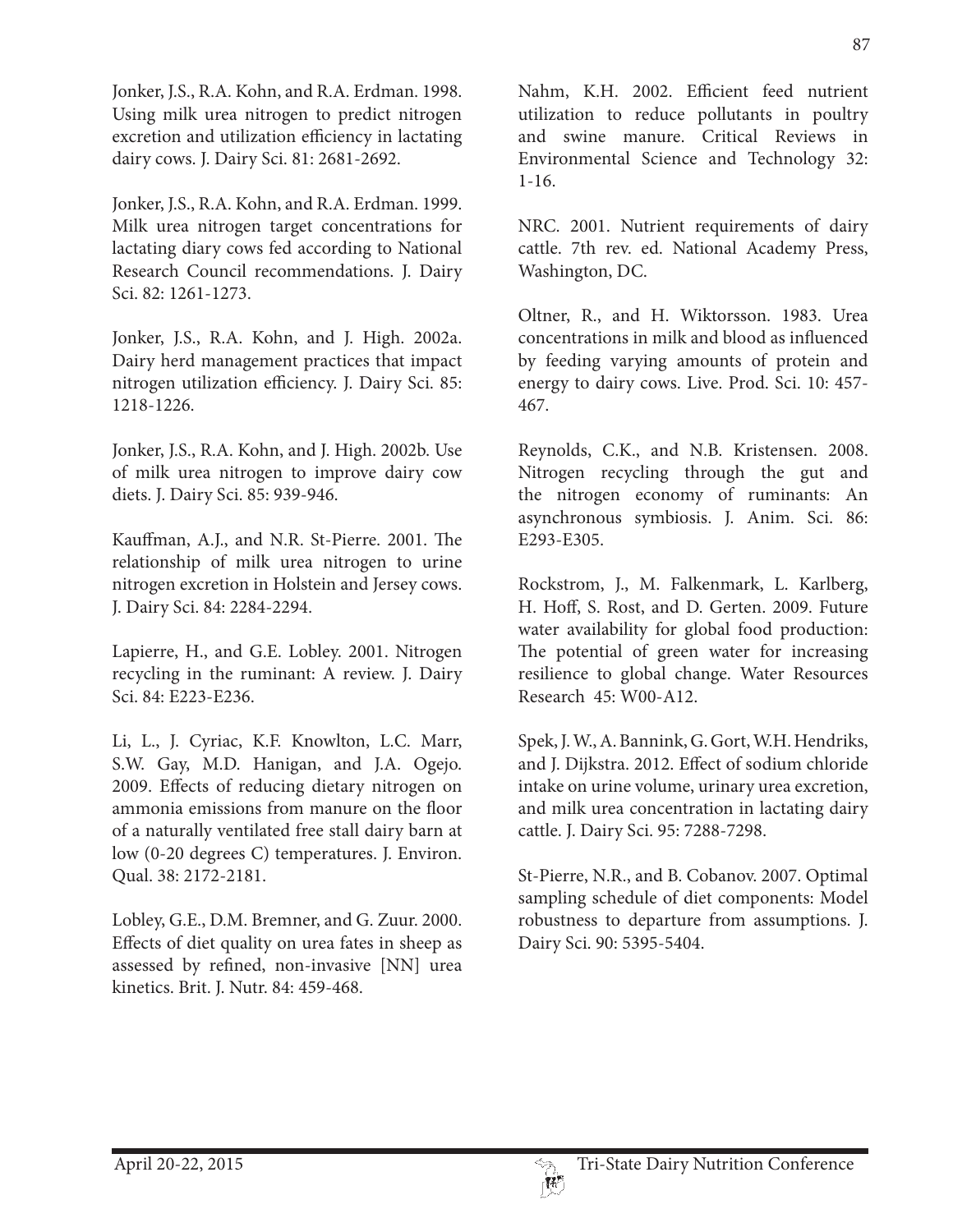Steiger Burgos, M., M. Senn, F. Sutter, M. Kreuzer, and W. Langhans. 2001. Effect of water restriction on feeding and metabolism in dairy cows. Am. J. Physiol. Regul. Integr. Comp. Physiol. 280: R418-427.

U.S. Census Bureau. 2008. Total midyear population for the world: 1950-2050. U.S. Census Bureau, Washington, DC.

Weeth, H.J., and A.L. Lesperance. 1965. Renal function of cattle under various water and salt loads. J. Anim. Sci. 24: 441-447.

WHO. 2005. WHO Air quality guidelines for particulate matter, ozone, nitrogen dioxide and sulfur dioxide: Global update 2005, Summary of risk assessment, World Health Organization, Geneva, Switzerland.

Wolfe, A.H., and J.A. Patz. 2002. Reactive nitrogen and human health: Acute and longterm implications. Ambio. 31:120-125.

Wood, G.M., P.J. Boettcher, J. Jamrozik, G.B. Jansen, and D.F. Kelton. 2003. Estimation of genetic parameters for concentrations of milk urea nitrogen. J. Dairy Sci. 86:2462-2469.